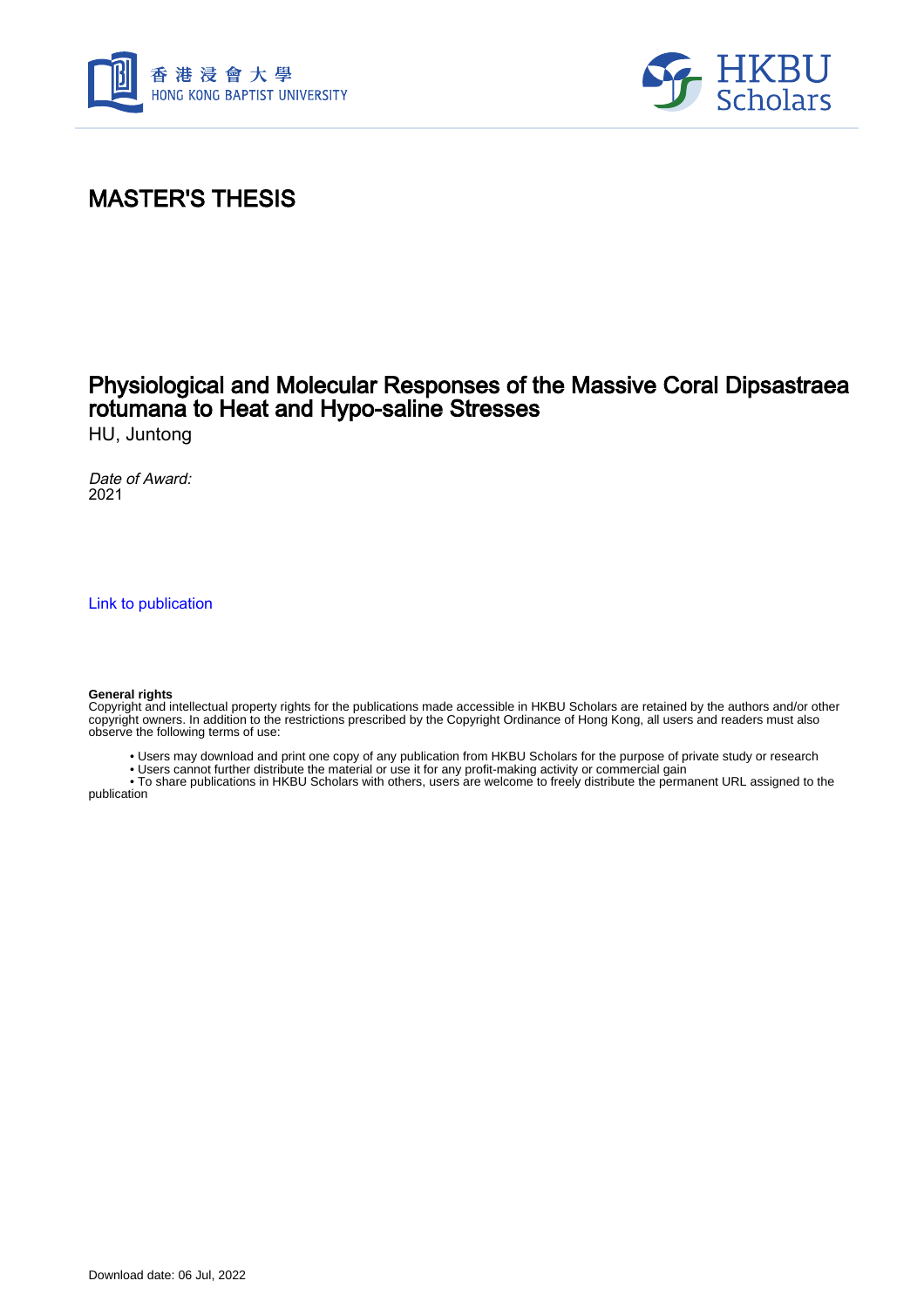#### **Abstract**

<span id="page-1-0"></span>Coral reefs around the world have declined due to their exposure to global and regional stressors. However, corals of different growth forms differ in their sensitivity to stressors. Most previous studies of coral responses to stressors have used branching corals as the experimental models, while corals of massive growth form have received very little attention because they are in general considered to be more tolerant to environmental stressors. The objective of my MPhil thesis was to study the effects of high temperature and low salinity on the massive scleractinian coral *Dipsastraea rotumana* in the northern South China Sea, as these two environmental stressors have been known to cause coral bleaching in subtropical regions in recent years. The coral fragments were exposed to either high temperature or low salinity in the laboratory, then determined the physiological and molecular responses of *D*. *rotumana* and its endosymbiotic zooxanthellae (*Cladocopium* sp.).

When exposed to 32°C for thirty days, *D*. *rotumana* exhibited a 4.54% reduction in photosynthetic efficiency  $(F_V/F_M)$  in the first ten days, but this parameter became relatively stable in the following days. Cell density of zooxanthellae and chlorophyll *a* concentration fluctuated between 3.96  $\pm$  0.15  $\times$  $10^6$  cells/cm<sup>2</sup> and  $5.51 \pm 0.11 \times 10^6$  cells/cm<sup>2</sup> and between 7.47  $\pm$  0.21 μg/cm<sup>2</sup> and  $10.79 \pm 0.30$   $\mu$ g/cm<sup>2</sup>, respectively. Both values showed a similar changing trend, with the lowest point appearing on day 20. Compared to other species of scleractinian corals, *D*. *rotumana* displayed higher tolerance to the elevated temperature, with no apparent discoloration occurring even after 30 days of exposure. The high resistance to thermal stress might be related to an upregulation in the expression of genes involved in immunity and cytoskeleton. In the zooxanthellae, genes that participated in the photosystems were significantly down-regulated on day10, congruent with the physiological responses.

The responses of *D*. *rotumana* to low salinity exposure depended on the salinity levels. Photosynthetic efficiencies in the 21 psu and 25 psu treatments were similar, and they fluctuated more when compared to the 29 psu treatment and the normal salinity control (33 psu). Zooxanthellae cell density and chlorophyll *a* concentration of corals in the 21 psu and 25 psu treatments were also lower when compared to the 29 PSU treatment and the control. Notably, these compromised physiological conditions occurred only after 20 days of exposure to the low salinity treatments, indicating the species is tolerant to this environmental stressor. At the molecular level, the hypo-saline stress mainly caused an up-regulation of genes involved in the antioxidation network and specific response of genes involved in amino acid metabolism and transport. Nevertheless, the zooxanthellae cells were less affected by the hypo-saline stress than by the thermal stress.

In conclusion, this study revealed the high-tolerance of the massive coral *D*. *rotumana* to high temperature and low salinity stressors. As one of the first comprehensive transcriptomic analyses of the responses of massive coral species and their algal symbionts to the two stressors, this study provides insights into the potential responses of massive scleractinian corals to future global warming and flooding events.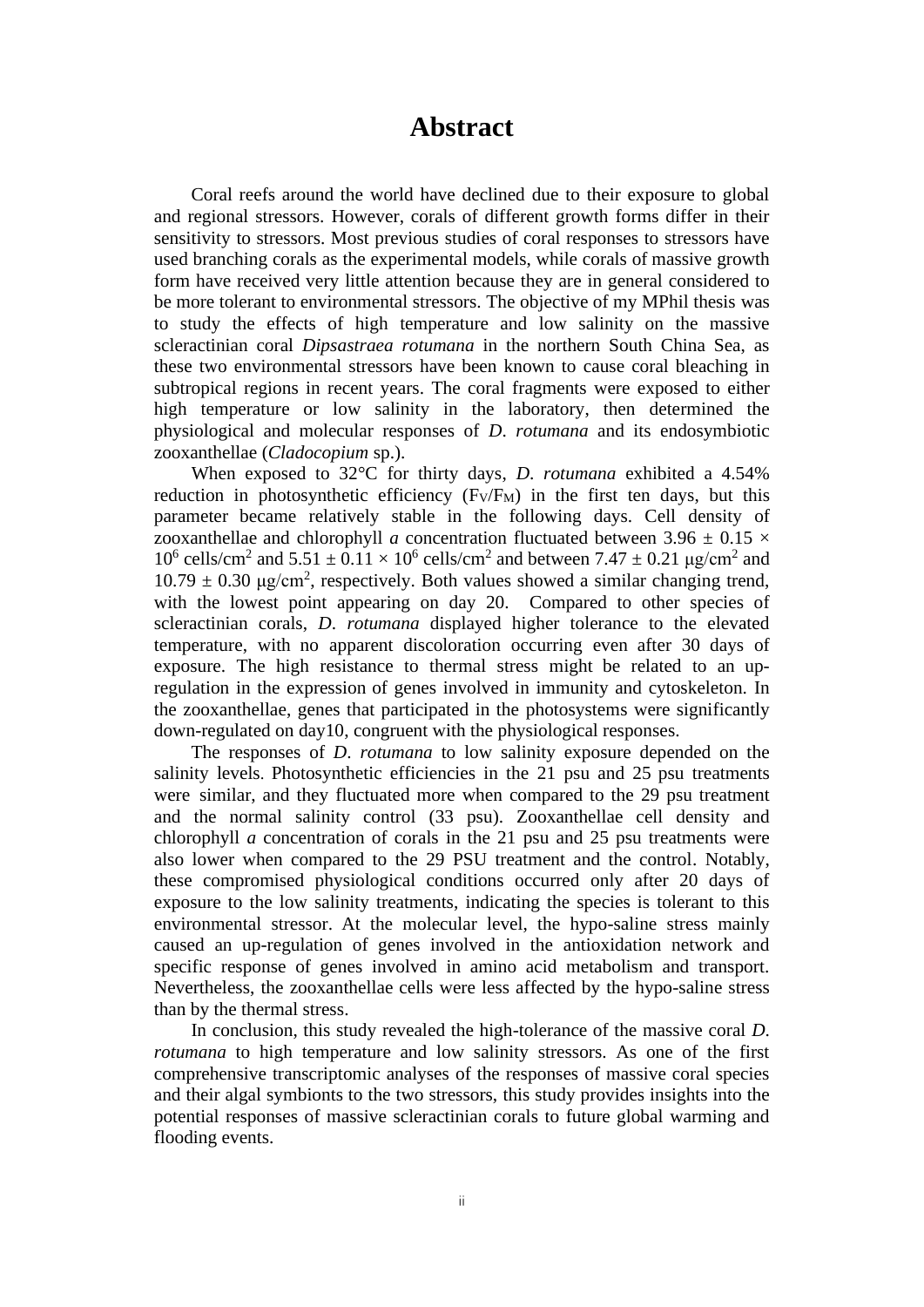# **Table of contents**

<span id="page-2-0"></span>

| 1.3.4.1 Construction and sequencing of transcriptome libraries 11              |  |
|--------------------------------------------------------------------------------|--|
|                                                                                |  |
| 1.3.4.3 Identification of differentially expressed genes (DEGs) and functional |  |
|                                                                                |  |
|                                                                                |  |
|                                                                                |  |
|                                                                                |  |
|                                                                                |  |
|                                                                                |  |
|                                                                                |  |
|                                                                                |  |
|                                                                                |  |
|                                                                                |  |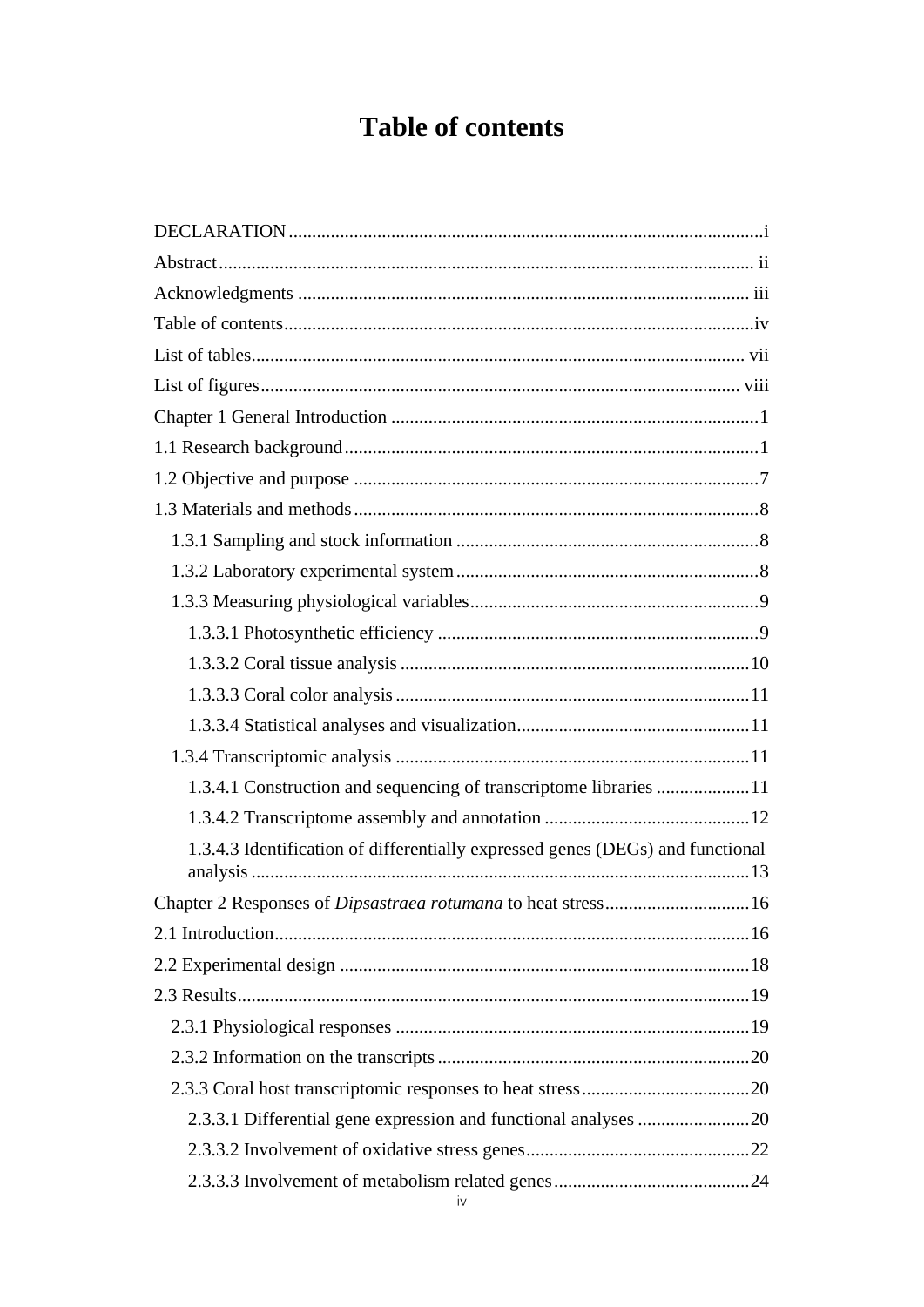| 2.3.3.4 Involvement of genes functioning in tissue integrity and immunity24 |    |
|-----------------------------------------------------------------------------|----|
|                                                                             |    |
|                                                                             |    |
|                                                                             |    |
|                                                                             |    |
| 2.3.4.3 Involvement of growth and metabolism related genes29                |    |
|                                                                             |    |
|                                                                             |    |
|                                                                             |    |
|                                                                             |    |
|                                                                             |    |
|                                                                             |    |
|                                                                             |    |
| 2.4.2.4 Mechanisms to prevent exocytosis of symbiont38                      |    |
|                                                                             |    |
|                                                                             |    |
|                                                                             |    |
|                                                                             |    |
|                                                                             |    |
|                                                                             |    |
|                                                                             |    |
|                                                                             |    |
| 3.3 Results.                                                                | 67 |
|                                                                             |    |
|                                                                             |    |
|                                                                             |    |
| 3.3.2.2 Involvement of oxidative stress and osmoregulation related genes 70 |    |
|                                                                             |    |
|                                                                             |    |
|                                                                             |    |
|                                                                             |    |
|                                                                             |    |
|                                                                             |    |
|                                                                             |    |
|                                                                             |    |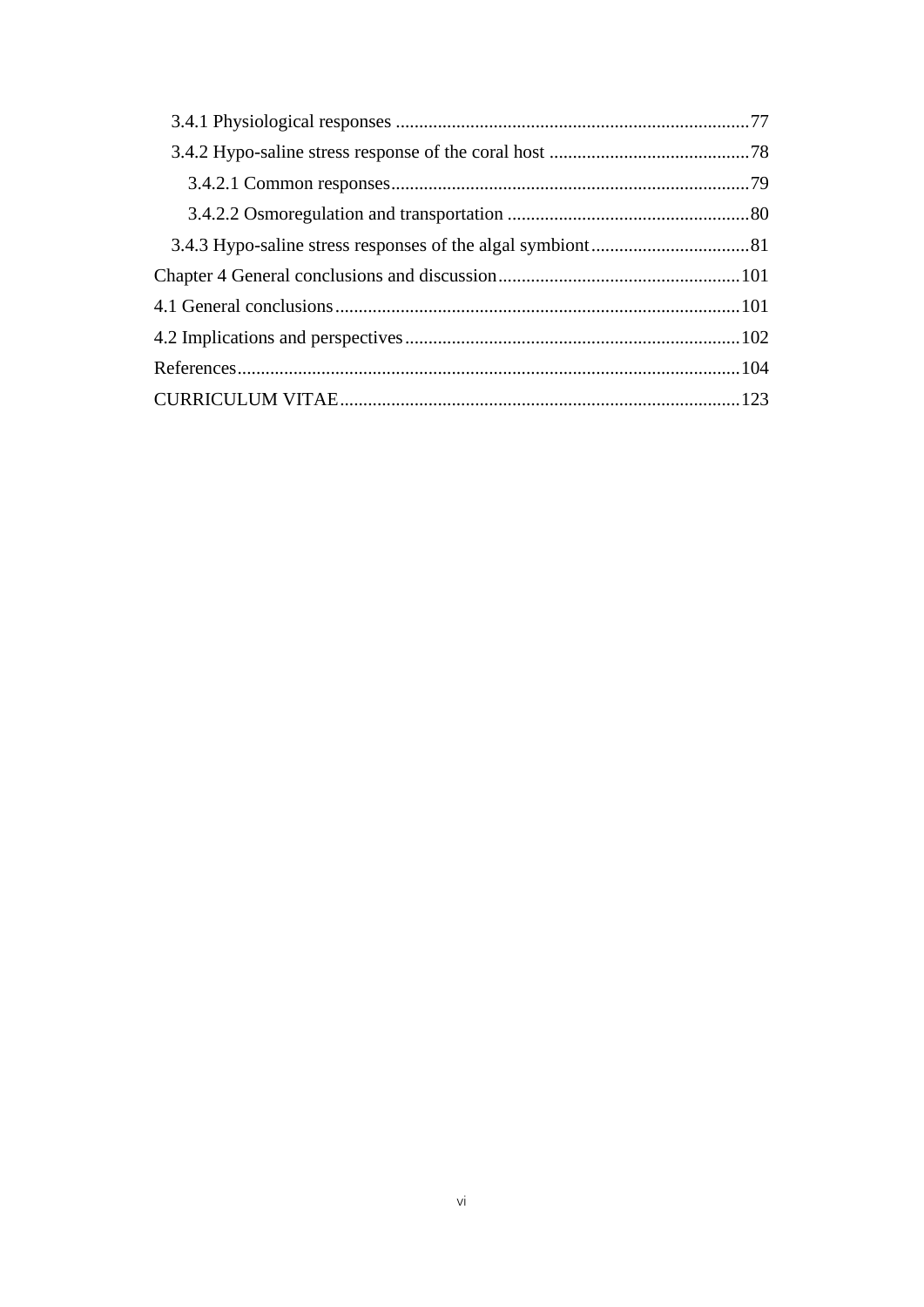# **List of tables**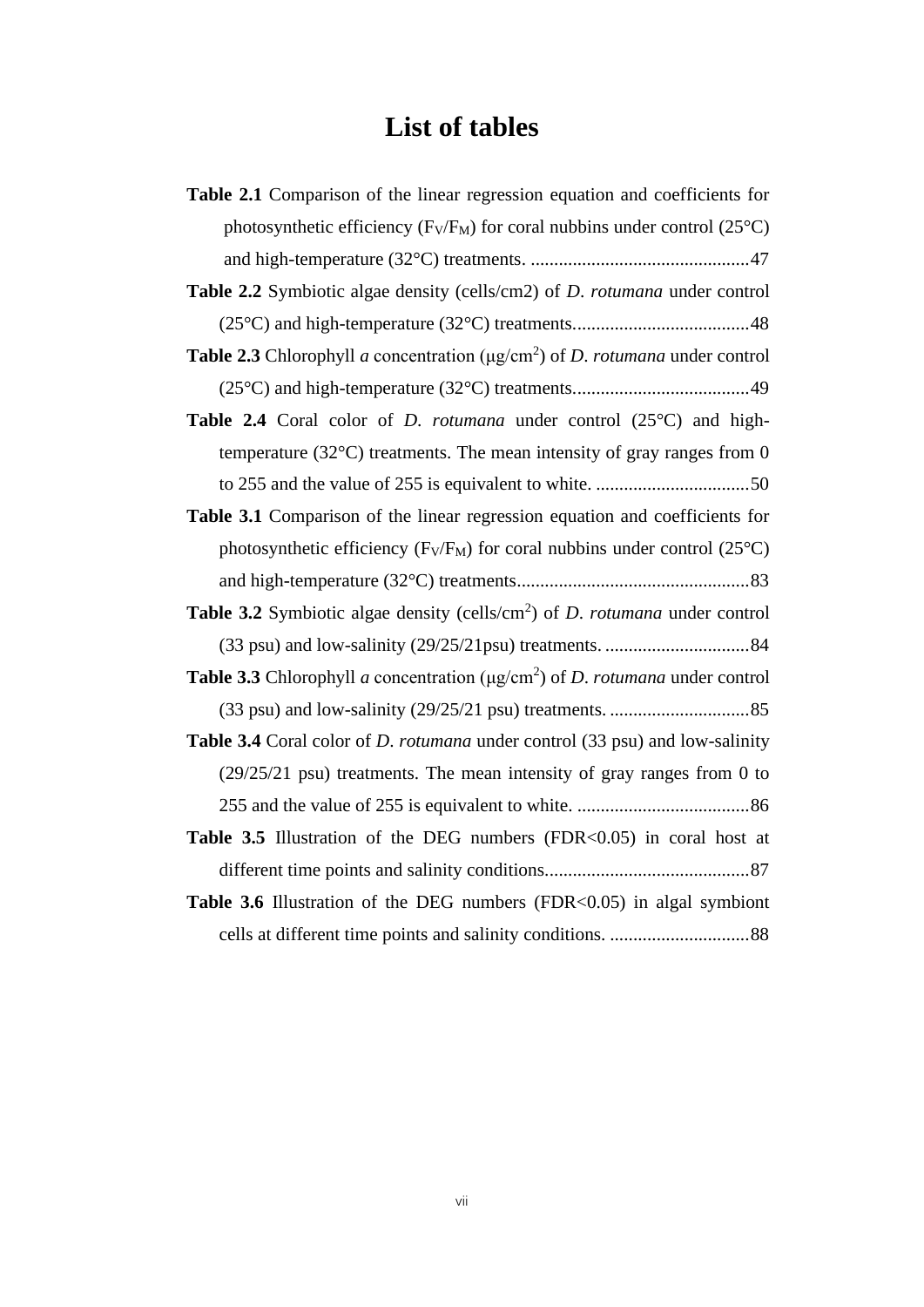### **List of figures**

- **Figure 1.1** [Diagram of the exposure tank.......................................................14](#page--1-40) Figure 1.2 Image analysis of coral color. (A) Images were calibrated and [integrated into a measuring scale and each selected area was expressed in](#page--1-41)  mm<sup>2</sup>. (B) Note the mean intensity of gray in each photo, with bleaching [severity corresponding to higher pixel values. A value of 0 is taken to be](#page--1-41)  [black and a value of 255 is equivalent to white.......................................15](#page--1-41)
- **Figure 2.1** Temporal changes in photosynthetic efficiency  $(F_V/F_M)$  of *D*. *rotumana* under control (a) and high-temperature (b) treatment. The data on day 0 represents [the average measurements of the acclimation period.](#page--1-42)  All data are means and S.E.  $(n=6)$ . Before applying heat stress (during [acclimation\), all colonies of](#page--1-42) *D. rotumana* had similar photosynthetic efficiencies (F<sub>V</sub>/F<sub>M</sub> = ~0.62). The red line displays the change in temperature during the experiment. [.........................................................51](#page--1-42)
- **Figure 2.2** [\(a\) Symbiotic algae density \(cells/cm](#page--1-43)<sup>2</sup>) of *D. rotumana* under [control \(black points\) and high-temperature \(white points\) treatments.](#page--1-43)  [Points and error bars represent means and S.E., respectively, for nine](#page--1-43)  [replicates per treatment group \(the three biological replicates were](#page--1-43)  [separated into three sub-replicates\). Before exposed to the salinity stress](#page--1-43)  [\(during acclimation\), all nubbins of](#page--1-43) *D. rotumana* had approximately equivalent symbiotic algae density ( $\mu = 5.59 \pm 0.19 \times 10^6$  cells/cm<sup>2</sup>). (b) Chlorophyll *a* [concentration \(μg/cm](#page--1-43)<sup>2</sup> ) of *D*. *rotumana* under control [\(black points\) and high-temperature \(white points\) treatments. Points and](#page--1-43)  [error bars represent means and S.E., respectively, for twelve replicates](#page--1-43)  [per treatment group \(the three replicates were separated into four sub](#page--1-43)[replicates\). Before exposed to the salinity stress \(during acclimation\), all](#page--1-43)  nubbins of *D. rotumana* [had approximately equivalent chlorophyll](#page--1-43) *a* concentration ( $\mu = 10.47 \pm 0.27$   $\mu$ g/cm<sup>2</sup>). Redline shows the change of [temperature in the high-temperature treatment group.](#page--1-43) ............................52
- **Figure 2.3** Photograph of *D. rotumana* [fragments in the control \(A\) and heat](#page--1-44)  [stress treatment \(B\) taken at day 30. At the end of the heat stress](#page--1-44)  [exposure, no conspicuous bleaching phenomenon was observed in both](#page--1-44)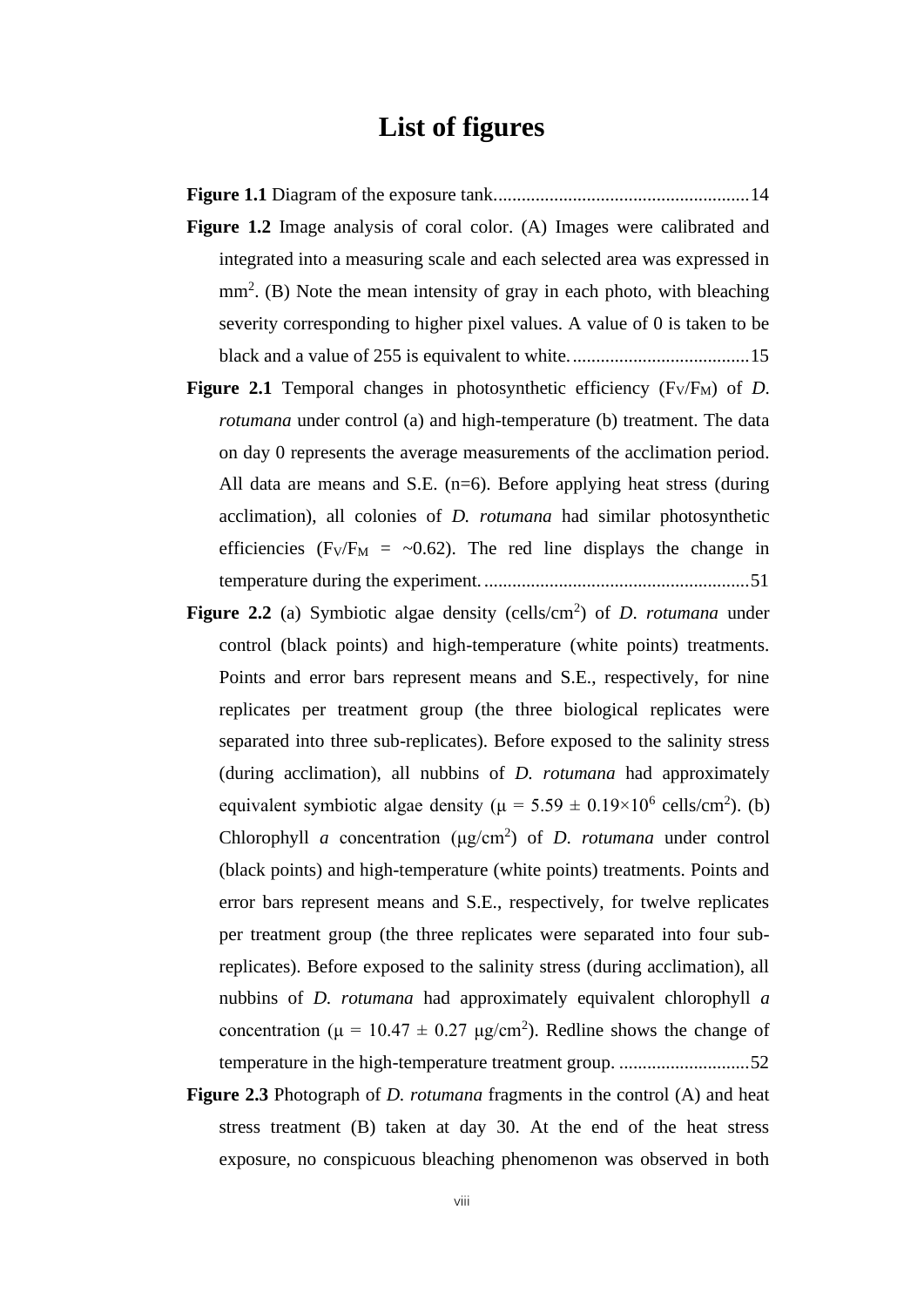[groups.......................................................................................................53](#page--1-44)

- **Figure 2.4** Principal component analysis (performed by DEGs; FDR<0.05) showing the influence of [high-temperature and time on gene expression](#page--1-45)  of *D*. *rotumana*[.........................................................................................54](#page--1-45)
- Figure 2.5 Venn diagram showing the number of differentially expressed [coral genes detected in contrasts between control and heat treatment](#page--1-46)  [group at different time points...................................................................55](#page--1-46)
- **Figure 2.6** Heatmap illustration of the differentially expressed genes involved [in stress response and metabolism \(FDR<0.05\) in](#page--1-0) *D*. *rotumana* on day 10, [day 20, and day 30. Data are displayed as log](#page--1-0)2FC relative to control; if a [gene exhibited significant differential expression at any time point, its](#page--1-0)  log<sub>2</sub>FC at all time points were shown above. (A) Differential expression [of genes involved in antioxidant network \(enzymes and non-enzymatic](#page--1-0)  [antioxidants\), molecular chaperones, and selected ubiquitin-proteasome](#page--1-0)  [pathway components. \(B\) Differential expression of transcripts encoding](#page--1-0)  [carbonic anhydrases, membrane transport proteins from solute carrier](#page--1-0)  [groups, and ribosomal proteins. \(C\) Differential expression of](#page--1-0)  [metabolism genes.....................................................................................57](#page--1-0)
- **Figure 2.7** Expression heatmaps of differentially expressed genes (FDR<0.05) [associated with coral tissue integrity, immunity, and specific stress](#page--1-47)  [response to coral lineage in thermally stressed](#page--1-47) *D*. *rotumana* at Day10, Day20, and Day30. Data are displayed as  $log_2FC$  relative to control; if a [gene exhibited significant differential expression at any time point, it was](#page--1-47)  [shown above. \(A\) Differential expression of genes involved in tissue](#page--1-47)  [integrity and immunity. \(B\) Differential expression of GFP-like protein](#page--1-47)  and small cysteine protein genes. [............................................................58](#page--1-47)
- **Figure 2.8** Principal component analysis (performed by DEGs; FDR<0.05) [showing the influence of high-temperature on gene expression of algal](#page--1-48)  [symbionts.................................................................................................59](#page--1-48)
- Figure 2.9 Venn diagram showing the number of differentially expressed [symbiotic algae genes detected in contrasts between control and heat](#page--1-49)  treatment groups. [.....................................................................................60](#page--1-49)
- **Figure 2.10** Expression heatmap of selected differentially expressed genes in *Cladocopium* [sp. cells exposed to thermal stress at Day10, Day20, and](#page--1-50)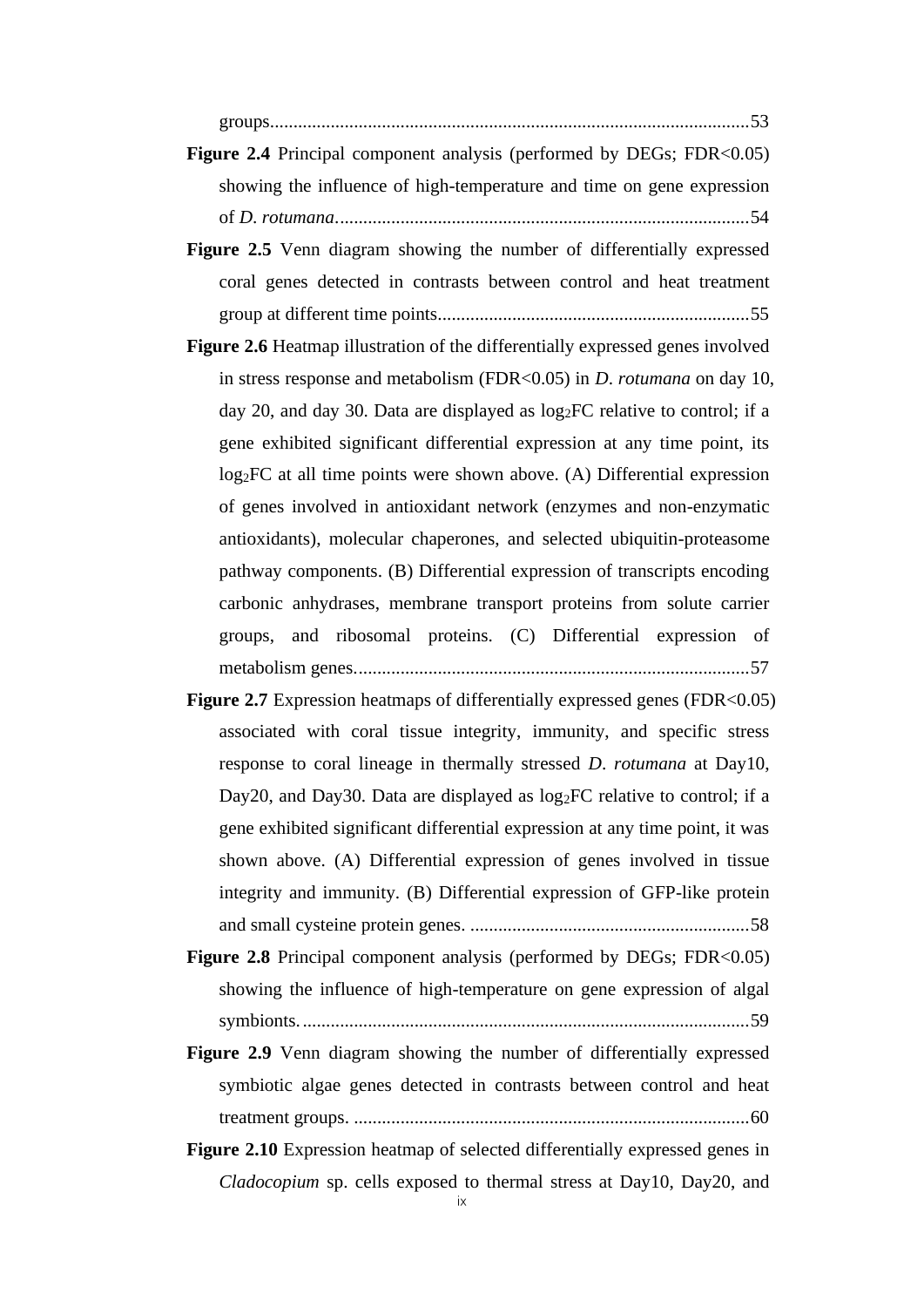Day30. (A) Differential expression of antioxidant defenses. (B) [Differential expression of genes participating in the cell cycle. \(C\)](#page--1-50)  [Differential expression of metabolic genes. \(D\) Differential expression of](#page--1-50)  [genes involved in UPP. \(E\) Differential expression of genes involved in](#page--1-50)  [photosynthesis..........................................................................................61](#page--1-50)

- **Figure 3.1** Temporal changes in photosynthetic efficiency  $(F_V/F_M)$  of *Dipsastraea rotumana* [under control \(a\) and low-salinity \(b: 29](#page--1-51) psu, c: 25 [psu, d: 21 psu\) treatments. The data on day](#page--1-51) 0 means the average [measurement of acclimation period; points and error bars represent](#page--1-51)  [means and S.E. for six replicates per treatment group. Before exposed to](#page--1-51)  [the salinity stress \(during acclimation\), all nubbins of](#page--1-51) *D. rotumana* had approximately equivalent photosynthetic efficiency ( $F_V/F_M = \sim 0.62$ ). [Blue line displays the change of salinity.](#page--1-51) ................................................89
- **Figure 3.2** [Symbiotic algae density \(cells/cm](#page--1-52)<sup>2</sup>) of *D. rotumana* under control (a) and low-salinity ((b) 29 psu; (c) 25 psu; (d) 21 psu) treatments. Points [and error bars represent means and S.E. for nine replicates per treatment](#page--1-52)  [group \(the three replicates were separated into three sub-replicates\).](#page--1-52)  [Before exposed to the salinity stress \(during acclimation\), all nubbins of](#page--1-52)  *D. rotumana* had approximately equivalent algal symbiont density ( $\mu$  =  $5.50 \pm 0.22 \times 10^6$  cells/cm<sup>2</sup>). Blue lines display the change of salinity in [different groups........................................................................................90](#page--1-52)
- **Figure 3.3** Chlorophyll *a* concentration ( $\mu$ g/cm<sup>2</sup>) of *D. rotumana* under [control \(a\) and low-salinity \(b: 29 psu, c: 25 psu, d: 21 psu\) treatments.](#page--1-53)  [Points and error bars represent means and S.E. for twelve replicates per](#page--1-53)  [treatment group \(the three replicates were separated into four sub](#page--1-53)replicates). Before exposed to the [salinity stress \(during acclimation\), all](#page--1-53)  nubbins of *D. rotumana* [had approximately equivalent chlorophyll](#page--1-53) *a* concentration ( $\mu = 10.48 \pm 0.26$   $\mu$ g/cm<sup>2</sup>). Blue line means the change of [salinity in different treatment groups.......................................................91](#page--1-53)
- **Figure 3.4** *Dipsastraea rotumana* [coral fragments color of the three salinity](#page--1-54)  exposure treatments and control group on day1 (left) and day30 (right).  $(A)$ - $(B)$  control group;  $(C)$ - $(D)$  29 psu treatment group;  $(E)$ - $(F)$  25 psu [treatment group; \(G\)-\(H\) 21 psu treatment group.](#page--1-54) ..................................92

**Figure 3.5** Principal component analysis (performed by DEGs; FDR<0.05)